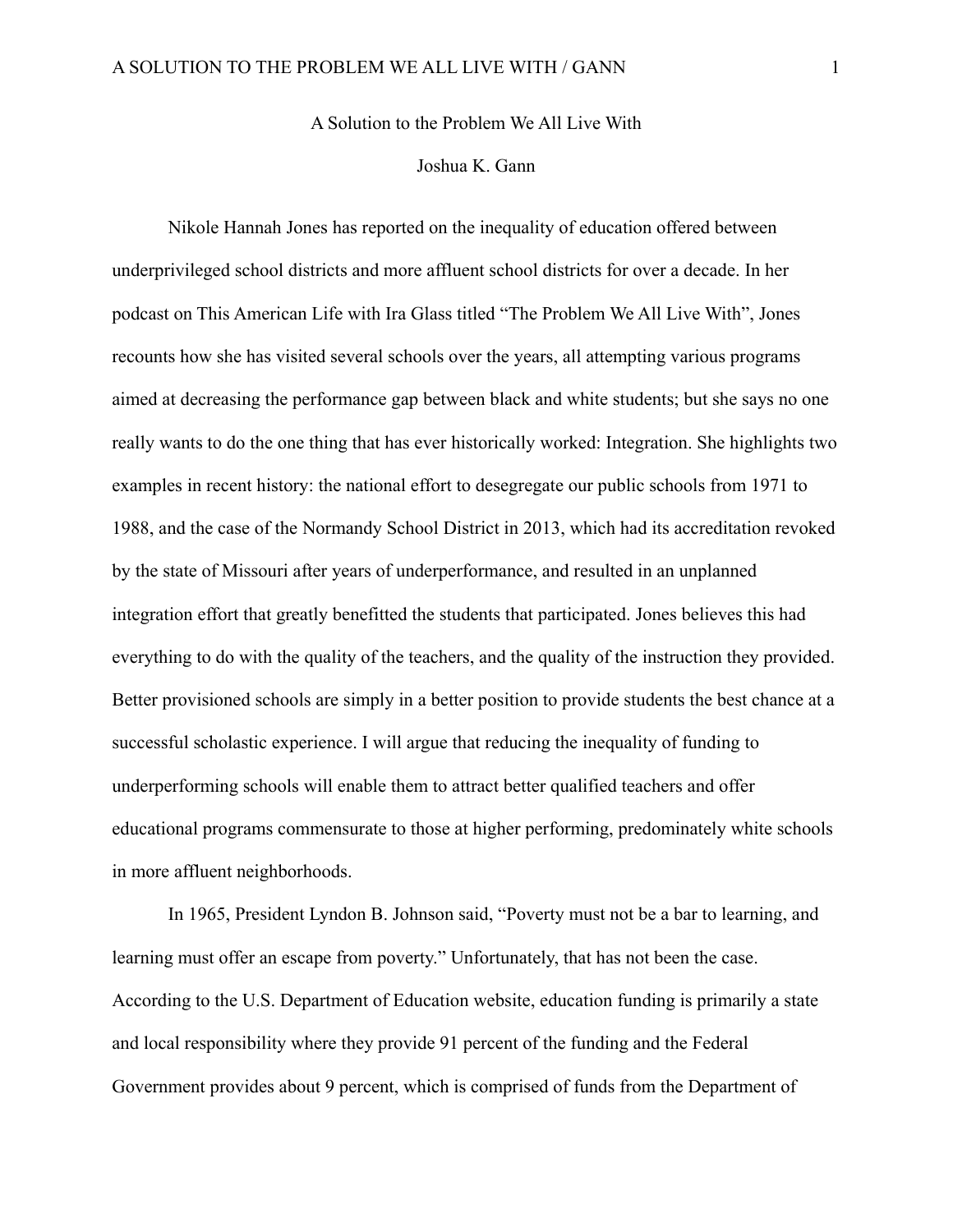Education, and other Federal agencies like Head Start from the Department of Health and Human Services, and the Department of Agriculture's School Lunch program. While these programs are certainly appreciated by those who benefit from them, that is a woefully inadequate contribution and incapable of making up the inequity of funding in the current system. According to the January 2018 report by the United States Commission on Civil Rights (USCCR, herein referred to as the Commission) titled "Public Education Funding Inequity in an Era of Increasing Concentration of Poverty and Resegregation", there are fundamental funding inequities at the local level. The Commission stated, "…nearly half of all public elementary-secondary school system funds were drawn from local government revenue. As such, the level of local revenue that is provided for public education is correlated to property values in a particular school district. For decades, this correlation has been a cause for concern, as disparities in wealth can create fundamental inequities in school funding between high-poverty and low-poverty districts." (Commission, 2018). This essentially means that high-poverty areas have underfunded schools, which certainly is, and has been a bar to learning and definitely does not provide those in poverty a path of escape. Glass, in his interview with Jones, points out, "The US Department of Education put out data in 2014 showing that black and Latino kids in segregated schools have the least qualified teachers, the least experienced teachers. They also get the worst course offerings, the least access to AP and upper level courses, the worst facilities." (Glass, 2015). If anything, the current enduring state of education has been demonstrated to reinforce and exacerbate poverty conditions, since the poor quality of education received by underprivileged students does not prepare them to rise out of the conditions they were born to. Thus, the schools in these areas actually perpetuate the very conditions that these students need to escape from. This is because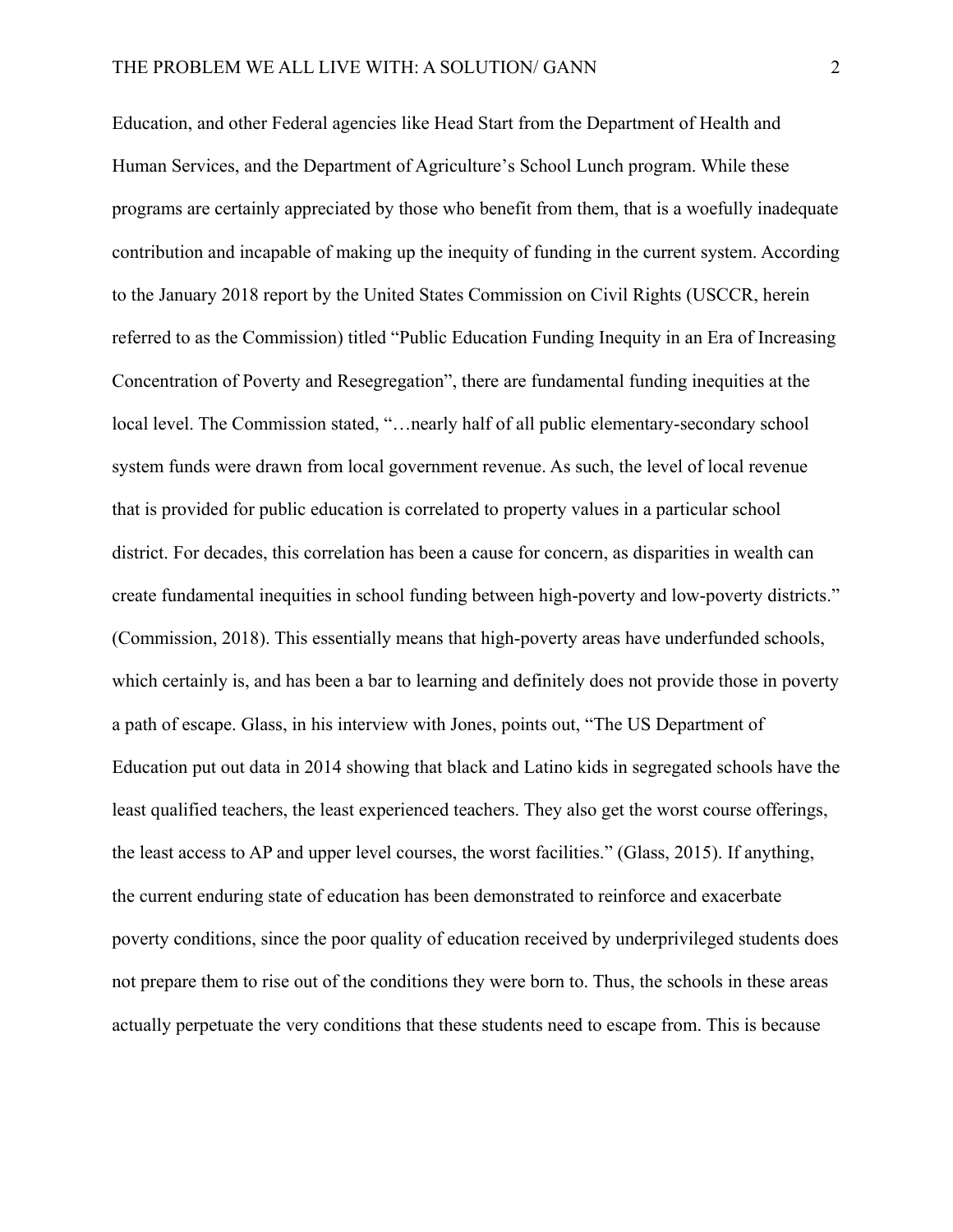they are not equipped to deal with the conditions these students come from, which must be dealt with before learning can even occur.

Jones, referring to most segregated black schools, observes, "They have high concentrations of children who grew up in poverty. Those kids have greater educational needs. They're more stressed out. They have a bunch of disadvantages. And when you put a lot of kids like that together in one classroom, studies show, it doesn't go well." (Jones, 2015). Therefore, teachers in these schools need to be trained in more than simple curriculum facilitation. They need to be trained in conflict resolution, and they need to be prepared to address the special needs of these students in such a way that makes school a refuge from the reality in which they live; and they should be better compensated for their expertise. Jones addresses the stark reality of most of these schools when she says, "And then they're getting the worst teacher. So it's not even like they're getting the same quality teachers as kids who are advanced. They're getting worse teachers. When you combine those two things, it is almost impossible to undo that harm. You have to break that up." (Jones, 2015). However, in order to attract these better teachers, there needs to be incentives, particularly in the area of pay. This means that there needs to be more spending in high-poverty areas, rather than less. That does not necessarily mean that more money is needed (although it might), so much as a more equitable distribution of funds that are currently raised at the state and local level. Yet currently, the Commission reports that, "In more than half of all states, high-poverty school districts receive less funding than low-poverty school districts, and in nearly half of all states, high-poverty school districts spend less on education than low poverty school districts." (Commission, 2018). This means that state and local school boards are clearly preferring low-poverty schools over the high-poverty schools that are in crucial need of the funding. So what is the solution? Two recommendations of the Commission are key to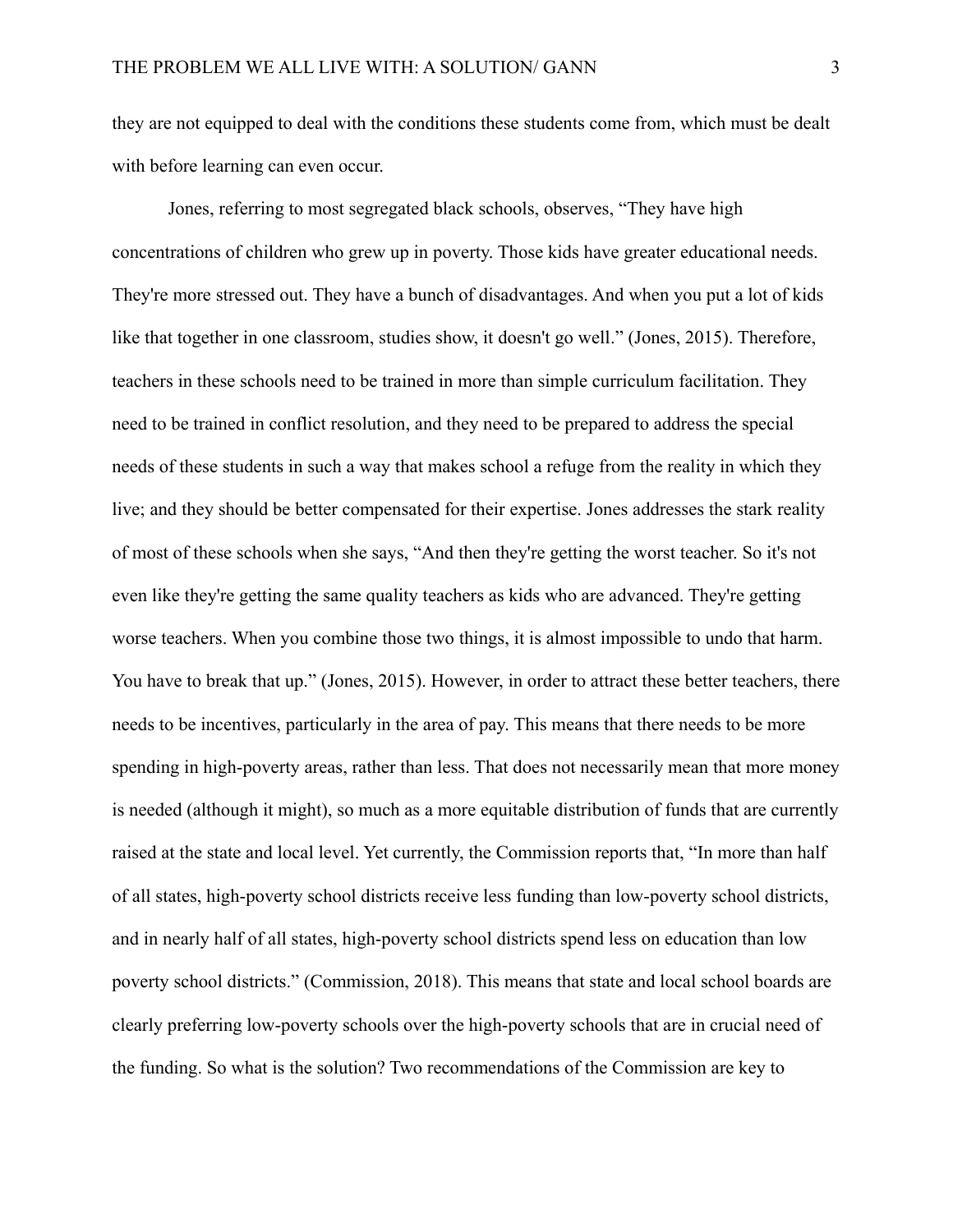solving this inequity: 1) Congress should incentivize states to ensure equitable school funding according to the level of student need (disability or socioeconomic disadvantage) and provide facilities suitable to the goal of scholastic achievement. 2) Congress should supplement state funding and ensure appropriate stewardship of the funds in regards to the effectiveness of expenditure.

Left to their own vices, the States will continue to accept Federal funding and use it to prop up higher performing schools to "pad their numbers". The recommendations above bring an element of accountability that ensures those schools in need are actually getting the required funding. They also place the additional requirement on the Federal government to supplement state funding to bring underfunded schools up to the level of funding received by other lowpoverty schools. Once schools are funded, staffed, and provisioned to the same level as higher performing low-poverty school districts, we can realize a return on investment in the form of increased student performance, a decreasing performance gap, and other benefits that come with increasing the pool of educated and creative minds entering society's workforce.

Not all members of the Commission were in agreement with their findings, or their recommendations. In fact, Commissioner Peter Kirsanow filled his dissenting comments with every ounce of exasperation and disgust he could muster when he commented, "Fine. Spend more money. Lots and lots of money. Spew money into the educational air like you're drilling for oil and just hit a gusher. But it won't matter. Nothing much will change. Because the primary problem with our education system is not lack of money." He goes on to identify what he thinks, at least in part, is actually the problem when he states, "The children in these families suffer less from material poverty than from the structural poverty of growing up in chaotic, dysfunctional, single-parent households. This is not blaming the victim. This is acknowledging reality,